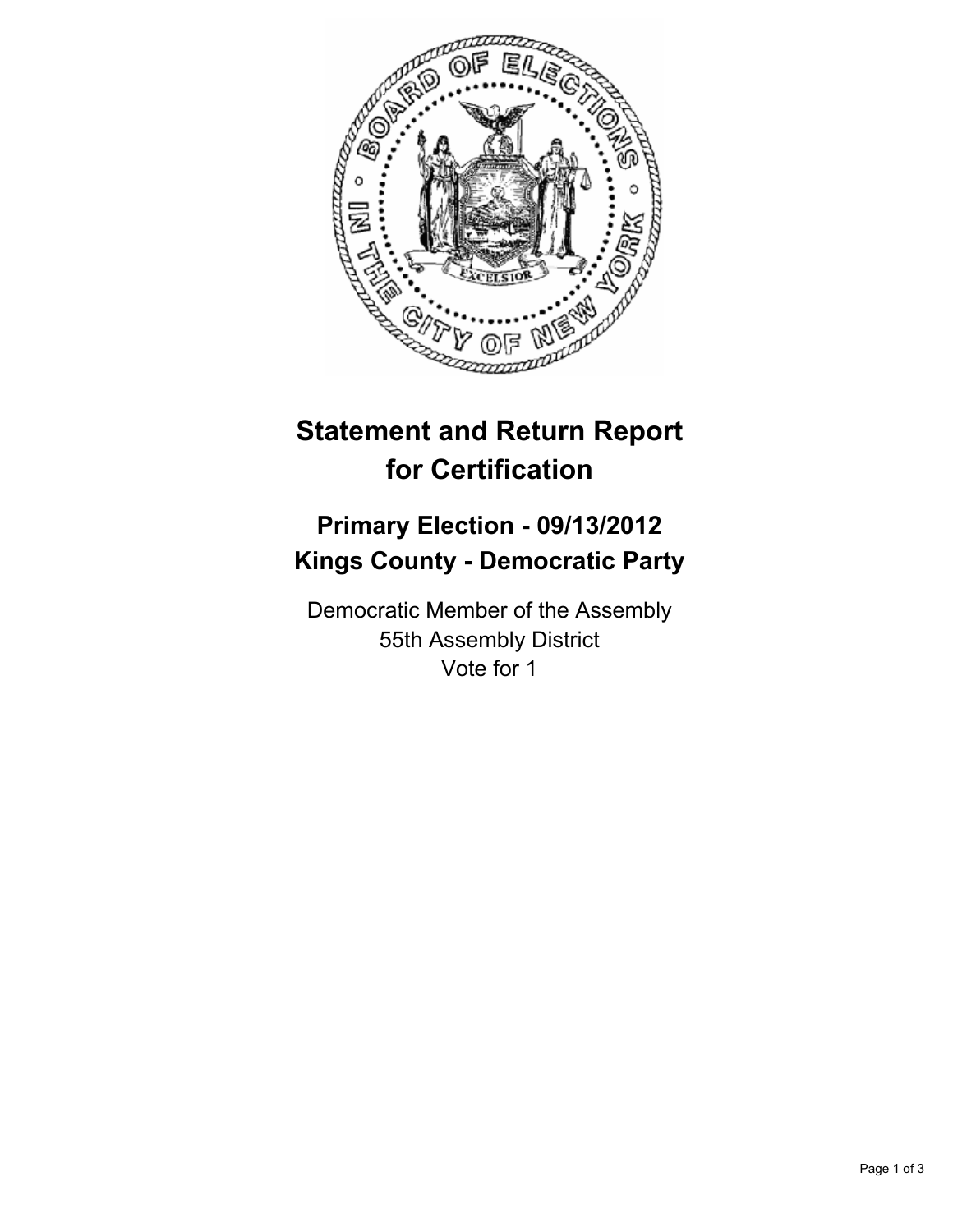

### **Assembly District 55**

| <b>PUBLIC COUNTER</b>                                    | 4,347        |
|----------------------------------------------------------|--------------|
| <b>EMERGENCY</b>                                         | 0            |
| ABSENTEE/MILITARY                                        | 99           |
| <b>FEDERAL</b>                                           | $\mathbf{0}$ |
| <b>SPECIAL PRESIDENTIAL</b>                              | $\Omega$     |
| <b>AFFIDAVIT</b>                                         | 145          |
| <b>Total Ballots</b>                                     | 4,591        |
| Less - Inapplicable Federal/Special Presidential Ballots | 0            |
| <b>Total Applicable Ballots</b>                          | 4,591        |
| <b>ROY ANTOINE</b>                                       | 564          |
| <b>ANTHONY L. HERBERT</b>                                | 510          |
| <b>ANTHONY T. JONES</b>                                  | 638          |
| WILLIAM F. BOYLAND JR.                                   | 1,595        |
| DAVID R. MILLER                                          | 289          |
| <b>NATHAN BRADLEY</b>                                    | 509          |
| CHRISTOPHER J. DUROSINMI                                 | 207          |
| <b>CHARLES BARRON (WRITE-IN)</b>                         | 2            |
| CHRISTOHPER BANKS (WRITE-IN)                             | 1            |
| CHRISTOPHER BANKS (WRITE-IN)                             | 2            |
| JEWELL CAMPBELL (WRITE-IN)                               | 1            |
| <b>JUAN RODRIGUEZ (WRITE-IN)</b>                         | 1            |
| SKYLA WIGGAN (WRITE-IN)                                  | 1            |
| TYWAN ANTHONY (WRITE-IN)                                 | 1            |
| UNATTRIBUTABLE WRITE-IN (WRITE-IN)                       | 2            |
| WALTER T MOSLEY (WRITE-IN)                               | 1            |
| <b>Total Votes</b>                                       | 4,324        |
| Unrecorded                                               | 267          |